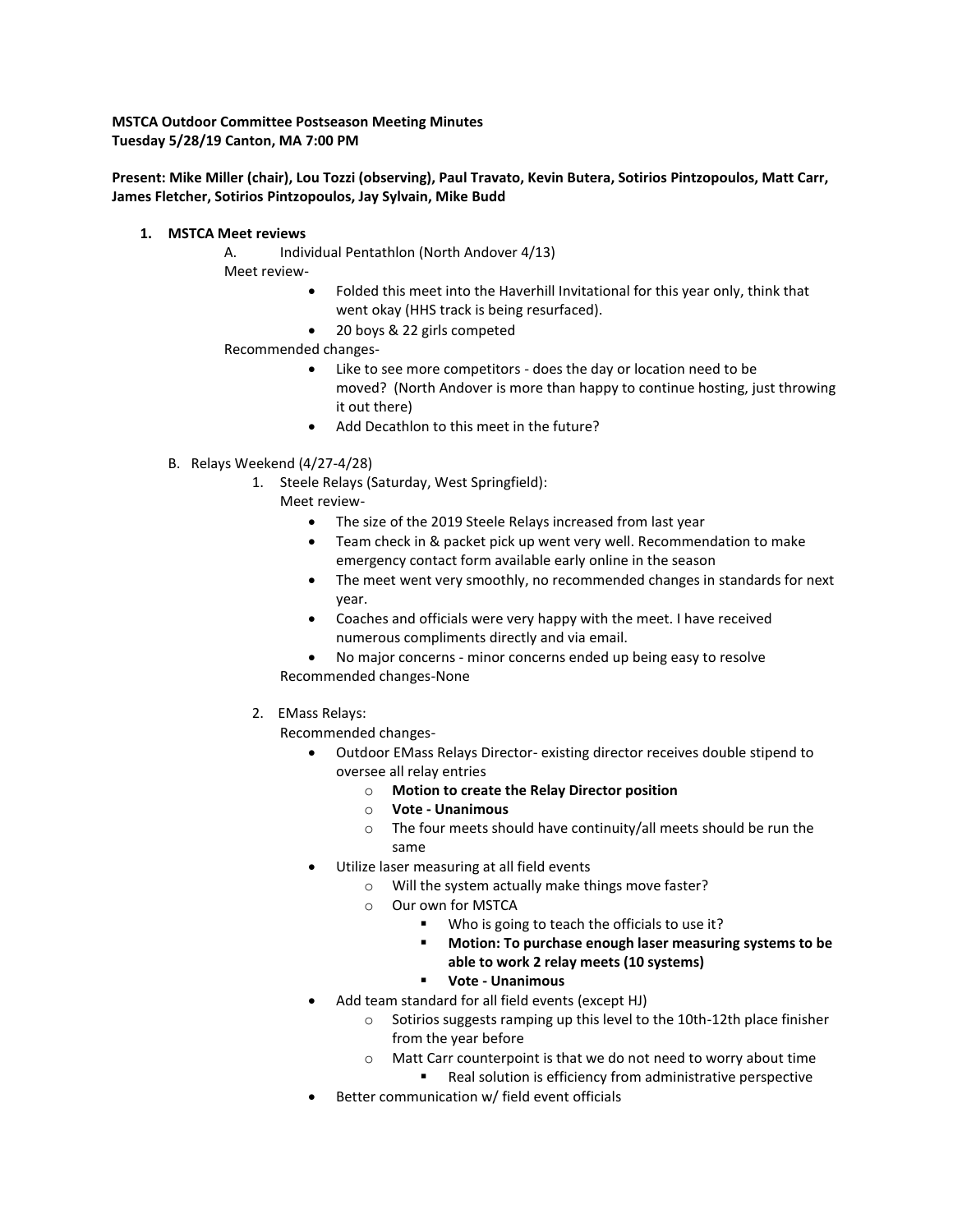- Require timer of all MSTCA meets to send results within the hour
- DA individual field event entry method (Rick)
	- o Athletes still should be grouped with their team
	- o Seeding in flights could potentially help
	- o **Motion: Initial entries are due on Sunday with all individual entries for field events. Running event seed times can be edited until 24 hours before. Field event changes can be made at the table at the beginning of the meet and therefore eliminates relay cards**
		- **Vote: Unanimous**
		- eliminates cards and reduces chances for errors
		- Increases coaches responsibility
- Take pictures of event sheets to reduce workload on Hytek?
- **Motion: Require timer in reasonable circumstances to post results within an hour after the completion of the event**
	- **Vote: Unanimous**
- **Motion: MSTCA should require all of their meets to post live results during the meet for free as part of the contract Vote: Unanimous**
- a. DI Relays (Sunday, Braintree):
- Meet review-
	- Field events ended at 4:30 (discus, javelin, triple jump)
	- Braintree site needs work- 1 food truck overcrowded (2 hour lines)
	- Results not up until next day (timer)
	- 3 sets of field event flights caused confusion
	- Mike Meagher acting as a line clerk, not a meet director
		- o Responsibilities need to be allocated correctly
- b. DII Relays (Saturday, Walpole):

Meet review-

- Meet results were not up until the next day (timer)
- Walpole had to move javelin area three times due to flooding of lower field
- c. DIII Relays (Saturday, Pembroke):

Meet review-

d. DIV Relays (Sunday, Apponequet):

Meet review-

- D4 went very well. Rain arrived mid-meet, but never heavy and caused nothing more than a minor nuisance.
- Kent Taylor made a special trip down to interview some of the winning teams.
- Received compliments about the meet from coaches from CAL, SCC, DCL, SSL, CCC, ACL, & TVL.
- Biggest issue was HJ official deciding on his own to run flights, Referee supporting this decision, and neither notifying the meet director until 1 pm.
- Track and Shot done at 3 pm; High, Long, Triple, and Javelin by 3:20; Discus by 3:40.
- Post-meet email was sent to all coaches asking for feedback. Only request came from CAL squad who asked if the MSTCA could return up north since D4 has been in south 4 of last 5 years.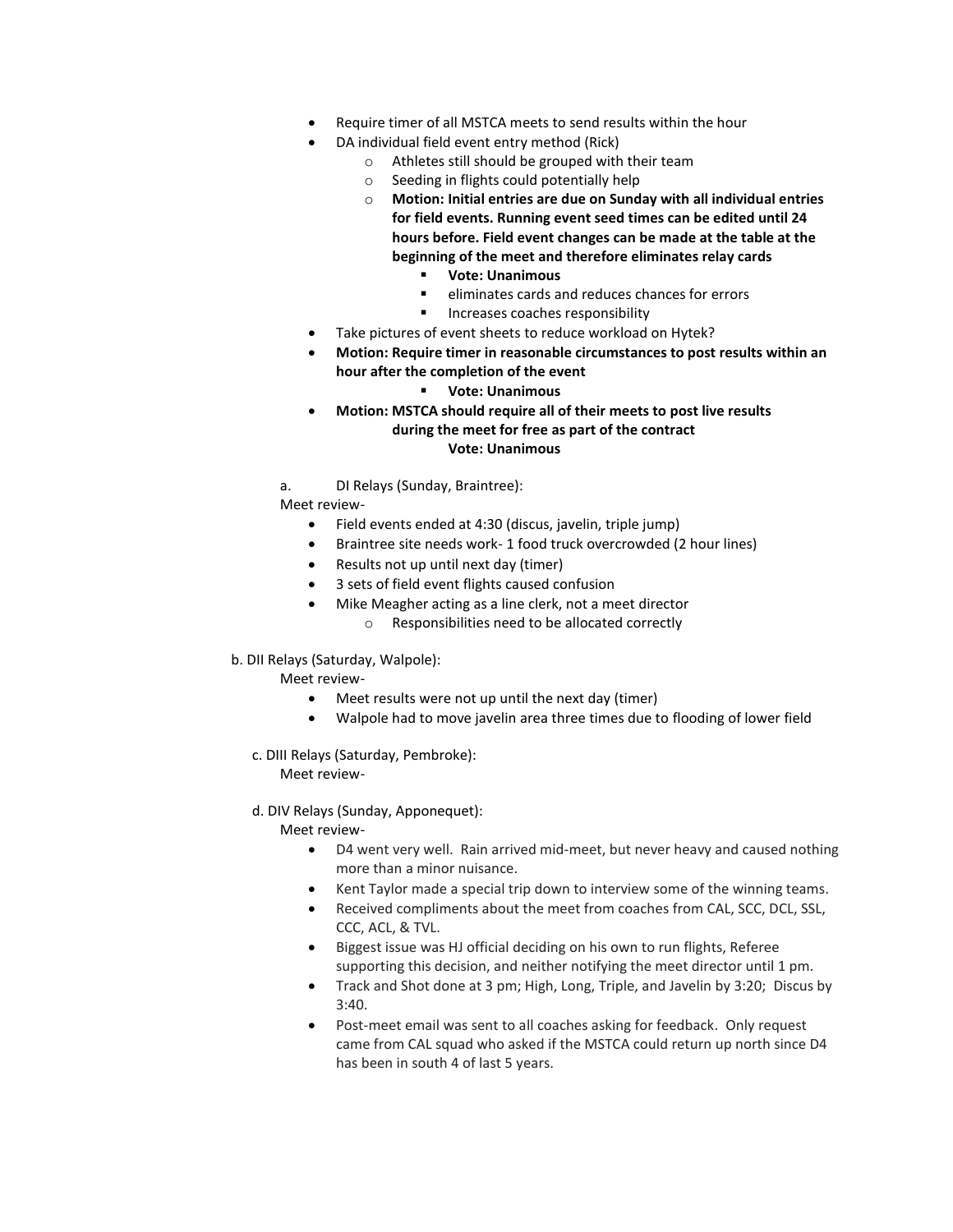## C. Freshman-Sophomore Large (Franklin, 5/4)

#### Meet review-

- Field referee arbitrarily decided to create no measure lines (overruled by meet director through committee chair)
- **Motion: MSTCA Meet Directors provide the format by printout or email to the officials in advance of the meet**
	- o **Vote: Unanimous**
- Franklin an excellent host site, many parents/ athletes helped
- Meet was very long, nearly 4:00 PM ending
- There was confusion with the meet records (Rick Kates cleared up), but at the meet there was different information on the programs and the sheets the announcer was getting

## Recommended changes-

- Standards need tightening- boys particularly (1.5x boys over girls)
- Can we move some large schools to small to even numbers?
- Add language that coach may add more than 3 per event if all competitors make standard (MD permission)

## 2020 Standards Recommended:

- Girls 100 14.5 change to 14.2 107 entries to 84 this year
	- Girls LJ 14'0" change to 14'3" (cut from 66 to 54)
	- Girls TJ 27' change to 28' (cut from 62 to 50)
	- Girls HJ 4'4" change to  $4'5'' = 59$  to 39
	- Boys 100 12.5 change to 12.2 would cut it from 85 to 57
	- Boys 200 27.5 change to 26.2 would cut it from 117 to 75
	- Boys LJ 17'0" change to 17'6" would cut from 60 to 41 athletes
	- Boys TJ 32' to 33' would have cut it from 50 to 45 athletes
	- Boys mile 5:25 change to 5:20 cuts the field from 99 to 84
	- Boys 2 mile 11:40 change to 11:25 cuts the field from 53 to 40
	- Boys Shot change from 30' to 32' cuts entries down to 49
	- Boys Disc change from 80' to 83" would cut 62 to 51 (so one flight)
	- Boys Jav change from 100' to 102' cuts from 52 to 37
	- **Motion: Pass these standards**

## o **Vote: Unanimous**

D. Freshman-Sophomore Small (Norwell, 5/4)

## Meet review-

Recommended changes-

#### Perfect, no complaints

## E. MSTCA Coaches Invitational (Sharon, 5/11)

Meet review-

- 2400 athletes registered, largest meet ever, despite incredible efforts from Sharon meet ended at 5:30
	- o It was a great meet
	- o Is the time really an issue?
- 2018- boys/ girls meets combined for 1500 athletes, didn't anticipate need for good weather meet
- Membership stepped up to help all day, officials were excellent, key was great referee (Morris) and clerks (Meehan and Kiley)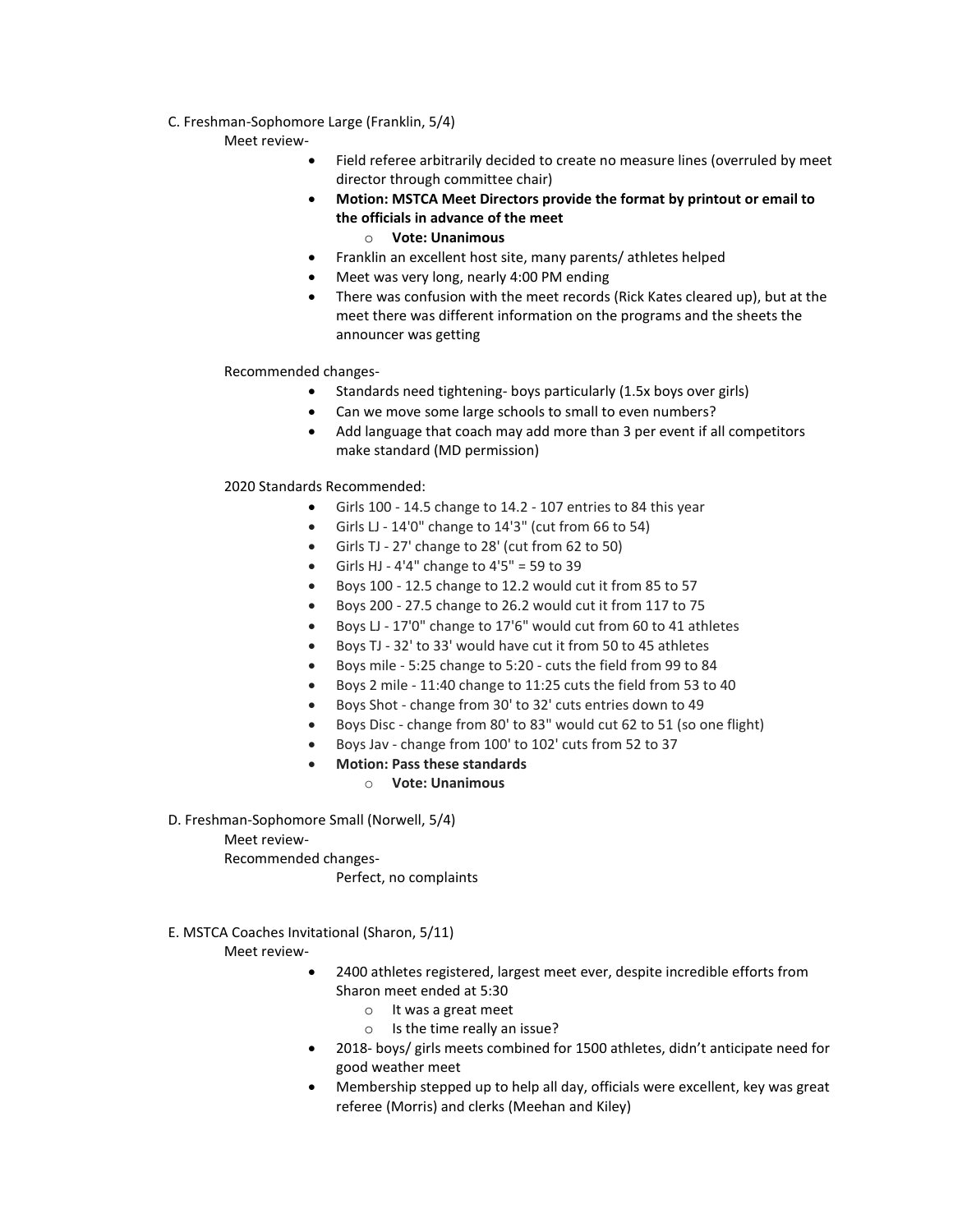Pole vault Friday was cancelled for weather that never came (try to keep vault at site day of in future)

### Recommended changes-

- Remove freshman 100 meters, frosh-soph 4x100
- Keep mixed 4x400 meter relay, freshman mile
- Consider adding SMR, 800 medley for nationals qualifying
- Pole vault on site, 8 lane track
- 2020 Co-meet directors Mike Miller and Tim Cimeno (this meet is large enough that it requires the work of two people- it used to be two meets)
- Sites to consider- Norwell, Plymouth South, others?
- **Motion: Approve all of these suggestions**

#### o **Vote: Unanimous**

#### **2020 Standards Recommended**:

- Girls- 100 (13.50), 200 (28.00), 400 (64.00), 800 (2:32.00), Mile (5:45.00), 2 mile (12:45.00- no change), 100 hurdles a(18.00- no change), 400 hurdles (75.00), 4x100 (55.00), 4x400 (4:30.00), 4x800 (11:00.00), long jump (15'9"), triple jump (32'6"), High jump (4'10), pole vault (7'0- no change), shot put (29'- no change), discus (83'- no change), javelin (87'- no change), frosh mile (6:10.00- no change)
- Boys- 100 (11.40), 200 (23.50), 400 (54.00), 800 (2:05.00), Mile (4:45.00), 2 mile (10:30.00), 100 hurdles (17.50- no change), 400 hurdles (63.00), 4x100 (48.00), 4x400 (3:50.00), 4x800 (9:10.00- no change), long jump (19'6"), triple jump (39'0"), High jump (5'9), pole vault (8'6- no change), shot put (40'), discus (110'), javelin (135'), frosh mile (5:10.00)

#### **2) 2020 MSTCA Schedule/ general recommendations**

- Use of Lynx electronic display boards at meets
	- o **Motion: MSTCA Purchase a modular electronic display board**

## **Vote: Unanimous**

- Laser measurement for 5 field events over 2 sites (need 10 devices)
- MSTCA needs to communicate all meet formats to MTFOA/ officials
- May 2- Frosh-Soph (SAT weekend)
- May 9- MSTCA Invitational
- May 16- Relays Weekend
- May 23- League meets
- May 30/31- Divisionals

## **3) MIAA Meet Reviews/ recommendations**

DI East-

- DA set up incorrectly- best entry button NEEDS to be removed
- No communication to coaches from TD
- No seeding committee (when asked, TD said "call Mike Miller")
- No jury of appeals (team 4x800 interfered with, appealed, was told it'd be taken care of, stretcher crossed the track twice during race- leads to more stretchers!)
- When this coach contacted TD, he never returned call. Team was never added on MIAA site, although kids were informed they were competing
- Day of- good awards ceremony, Norwell excellent host site (Chuck Martin)

DII East-

- DA set up incorrectly- see DI/ DIII east
- Anything Kent shares about D3 can also be put here.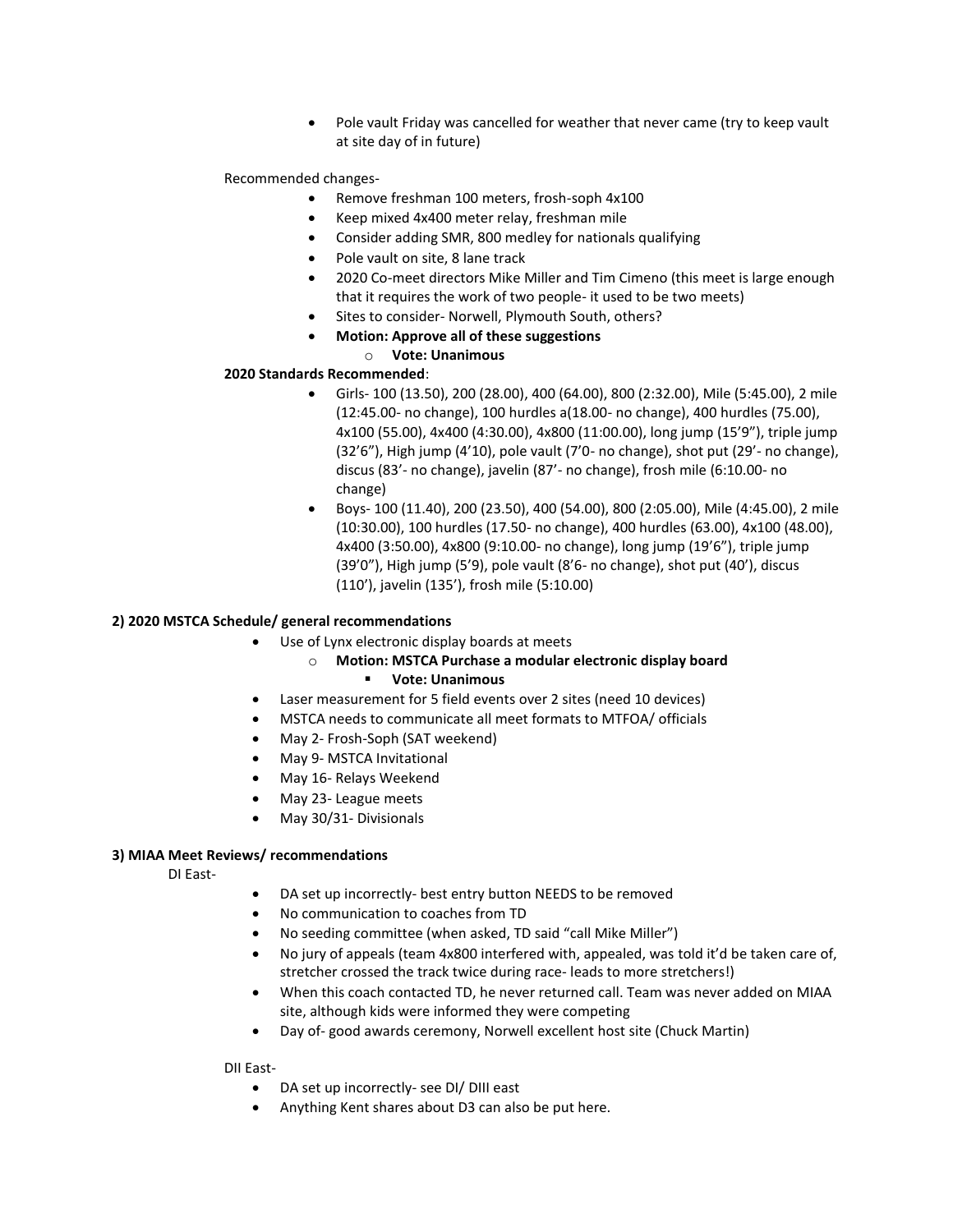- Performance list prior to meet was last to be posted (24 hours late)
- No real communication or ownership of the meet by Irwin Cohen.
- North Andover coaches & team did a lot of work behind the scenes to prevent the day (weekend) from being a disaster
- Facility (Merrimack College) is a top notch facility with 8 lanes. Merrimack stated that they are willing to host something like this annually, however we need to make sure we keep them as an ally.

## DIII East-

- DA set up incorrectly
- Direct Athletics was set up less than two weeks before the tournament began.
- DA included best performance mark that often comes from a previous season--it should not be there.
- It was not until 2 days before the entry deadline (and the same day as the pentathlon deadline) and only after Matt Carr's prompting, that a comment box was added for the mandatory site and date of performance notes.
- No notice was given to coaches that the comment box had been added, so coaches who had done entries early, had no opportunity to add the mandatory information.
- No seeding committee, as required by the format, was ever set up for Division 3 (and perhaps not for other divisions).
- We were notified that Merrimack was our meet site one week before the tournament. We were never notified about site specific information: for example, is javelin thrown from grass or a composite runway and onto grass or turf?
- The format states that performance lists would be posted by 5pm on Tuesday. They were not posted until 15 hours later. They have rarely, if ever, been posted on time. Division II was almost 24 hours late.
- Some tournament directors added .24 to hand times (the track and field standard) while some added .40 to hand times (the MIAA standard) a major difference when determining who does and doesn't make the tournament.
- Adding .4 to distance races is unnecessary and unfair.
- The "fill-the-field" standards result in some athletes getting unfairly left out due to data entry and conversion mistakes by coaches and MIAA staff. Those athletes also practiced an extra week only to be told a few days before the tournament, "sorry, you didn't end up making it."
- The MIAA is holding their coaches of the year awards banquet on the same night as the track and field tournament.
- Some divisions filled the field in pole vault, though format said that would not happen. Many coaches didn't enter vaulters below the standard thus missing a chance to be included.
- Some pole vault divisions started below the qual height some started at the qual height
- THEY DID ONE THING RIGHT- With three flights of boys discus and only two of the girls shot, they held the start of the boys shot put until the discus concluded--we need more logical and common-sense decision making like this.
- Kent implored Irwin Cohen to get the seedings out more expeditiously. Twice.
	- o Irwin's response: "I am sure parents and athletes have plenty of time to prepare."
		- Concerns could have been alleviated with communication
			- E-mail coaches through Direct Athletics to notify when there are issues in the future
			- Level of apathy is disappointing
		- Principals, ADs, coaches, parents, buses, all impacted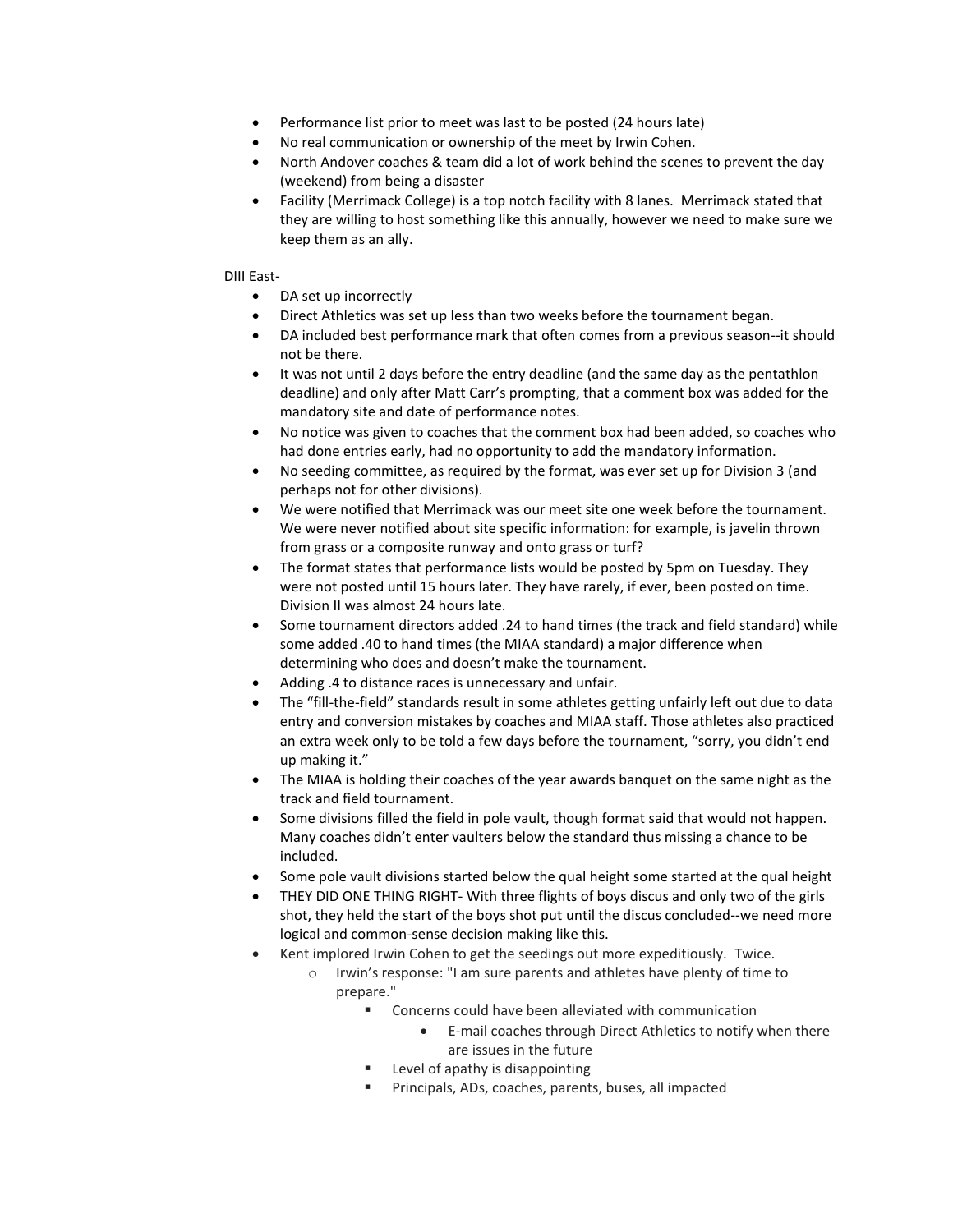- not just about the meet and who is attending, it is about parents picking kids up from practice, who is actually going to practice going forward, etc. etc. These are just a few of the concerns I was receiving.
- "If I wanted to enter an athlete LATE on Wednesday before they published the seeding list, which was supposed to be (15) hours ago, would they still charge me the \$300.00 to get that athlete in? Is there an exorbitant fee or penalty for the MIAA for being late as well? Is that not a double standard?"
- Not enough workers at the long jump pit
	- o Official's solution was to ask COMPETING ATHLETES to rake. Unacceptable.
- The D3 results very late in getting posted
- **Motion: Pass on to our board a vote of no confidence in Irwin Cohen**

## o **Vote: Unanimous**

DIV East-

- DA set up incorrectly- see DI/DIII East
- Pentathlon (along w/ DI) a mess- 1 high jump pit for 47 total athletes, event went nearly 6 hours (over 2 hours for girls HJ)
- This cut way into warmup/ rest time in between events, which seemed to be arbitrarily doled out
- At Norwell, site director did an excellent job on Sunday, MIAA should be using Norwell site every year
- Ed Hitchborn made an excellent program for coaches, athletes, spectators

## C/W DI-

- DA not set up correctly
- In the Pentathlon, this issue impacted who competed in the event. 3 entries from one team had questionable marks, all got into the competition. All 3 performed somewhere between 200-500 points below their projected points. Entries with verifiable seeds were left at home. Repercussions necessary
- Pole Vault/High Jump entry wording. Inconsistent following of the format
	- o Limited vault entries
	- o Filling field high jump entries

## C/W DII-

DA set up incorrectly- see DI/DIII East

# **4) Coach of the Year Nominations**

- 1. Eastern Mass. Boys- Steve Nugent (North Andover), Dave Casey (Lowell), DJ Brock (Acton-Boxboro), Dave Dickerson (Somerville), Joe Colbert (Triton), Peter Molloy (Tewksbury), Shawn Wallace (Newton North), Samnang Ross (Revere), Brandon Delano (Dighton-Rehoboth)
- 2. Eastern Mass. Girls- Mike Russo (Natick), Soitirios Pintzopulous (North Reading), Maura Bennett (Dover-Sherborn), Fran Cusick (Tewksbury), Ernie Bissailion (Amesbury)
- 3. Central Mass. Boys- Anthony Findley (Murdock), Chris Donovan (Ayer-Shirley- 2018 IT\*\*), John Nicol (Worcester Tech.)
- 4. Central Mass. Girls- Mike Seguin(Ayer-Shirley), Colleen Nabiocheck (Groton-Dunstable), Steve Kyajohnian (Lunenburg), Sarah Lamey (Fitchburg), Mike O'Malley (Wachusett)
- 5. Western Mass. Boys- John Pantuosco (Longmeadow)
- 6. Western Mass. Girls- Linda Rowbotham (Northampton), Graham Raymond (Chicopee Comp), Chris Gould (Amherst)